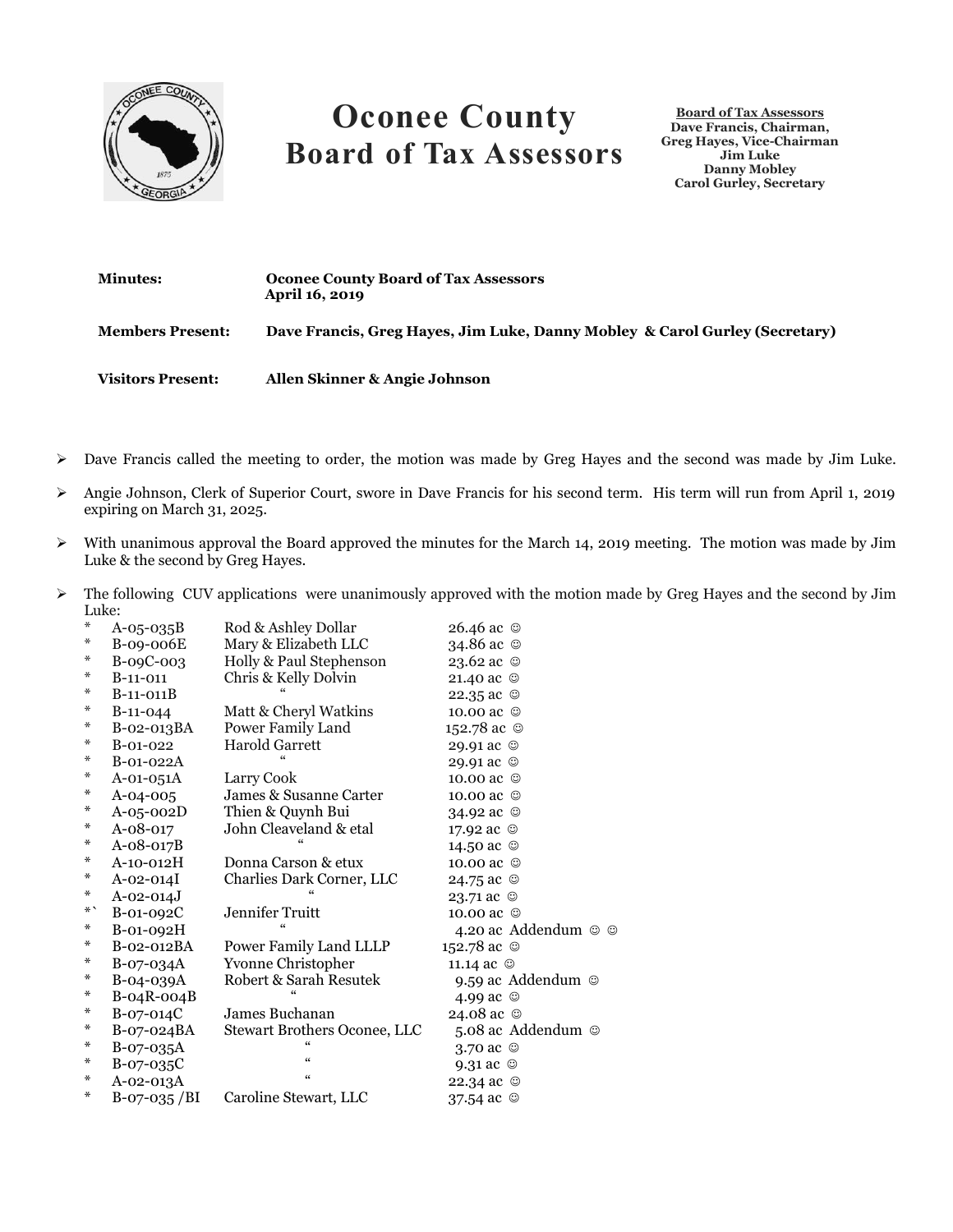$\triangleright$  The following CUV continuations were unanimously approved with the motion made by Jim Luke and the second by Greg Hayes:

| *      | $A-02-018E$     | <b>Hayley Taylor</b>        | 20.00 ac | $2012 - 2021$                             |
|--------|-----------------|-----------------------------|----------|-------------------------------------------|
| *      | $B-01-021$      | Nathan & Brittany Luke      | 9.13 ac  | $2012 - 2021$ (1.872 acres in Clarke Cty) |
| $*$    | $B-0.5-0.43$    | Missy Peters                | 40.71 ac | $2012 - 2021$                             |
| $\ast$ | B-08-014EC      | Stephanie Azzolin           | 11.50 ac | $2016 - 2025$                             |
| $*$    | B-08-014EC      | Michael & Stephanie Azzolin | 11.50 ac | $2016 - 2025$                             |
| $\ast$ | $B-09-016D$     | Laura & Michael Duncan      | 23.67 ac | $2015 - 2024$                             |
| $*$    | $C$ -01-053 $B$ | Tony & Debi Bryant          | 10.05 ac | $2019 - 2028$                             |
| *      | C-07-012AA      | Linda Kundell               | 13.27 ac | $2013 - 2022$                             |
| $*$    | $D$ -02-034 $A$ | Brian & Amanda Watts        | 12.08 ac | $2013 - 2022$                             |

 The following CUV Releases were unanimously approved with the motion made by Greg Hayes and the second by Jim Luke:

| $\ast$ | $B-02-038$ | Sonia Adsit         | 136.83 ac | $2012 - 2021$ |
|--------|------------|---------------------|-----------|---------------|
|        | B-05-043B  | William Christopher | 2.00 ac   | $2011 - 2020$ |
|        | B-12-002A  | Natalie Boatwright  | 16.27 ac  | $2019 - 2028$ |

The following CUV applications with less than 10.00 acres were reviewed with their decisions noted:

A-03-005 Mitch & Rebekah Dickey 5.00 ac - 1040 & Schedule F

Approved - Motion made by Jim Luke & the second by Greg Hayes  $\circ$ 

B-02-090 Angela Garrett 7.92 ac

Denied - (no supporting info) – Motion made by Greg Hayes & the second by Jim Luke  $\circledcirc$ 

 The following certified letters were unanimously approved for mailing due to the death of the owner, no response. Remove from CUV 2020. The motion was made by Greg Hayes and the second by Jim Luke :

| $*$ | $A - 0.3 - 0.09$ | <b>Ernestine Thomas</b> | 3.79 ac   | 2012 |
|-----|------------------|-------------------------|-----------|------|
| ∗   | A-03-010         | 66                      | 10.01 ac  | 2012 |
| ∗   | $A-03-010B$      | $\zeta\zeta$            | 10.02 ac  | 2012 |
| ∗   | $A-03-010C$      | $\epsilon\epsilon$      | 10.00 ac  | 2012 |
| ∗   | $A-03-010D$      | $\epsilon$              | 26.74 ac  | 2012 |
| ∗   | $C-07-014$       | James Marshall          | 88.95 ac  | 2012 |
| ∗   | $C-07-015$       | 66                      | 65.64 ac  | 2012 |
| ∗   | $C-07-015A$      | $\zeta\zeta$            | 5.41 ac   | 2009 |
| ∗   | D-02-028A        | $\zeta\zeta$            | 103.08 ac | 2009 |
| ∗   | D-02-037         | $\epsilon\epsilon$      | 115.28 ac | 2012 |
| ∗   | $D-02-037B$      | $\epsilon\epsilon$      | 156.73 ac | 2012 |
| ∗   | A-06-024         | H. Donald Michael       | 26.39 ac  | 2012 |

- $\triangleright$  The exempt application for Radio Training Network, C-01C-008AV, was unanimously approved with the motion made by Greg Hayes & the second by Jim Luke. Children's Healthcare of Atlanta had also applied but the application was received after the April 1st deadline (see attached).
- $\triangleright$  The following CUV applications were unanimously denied (reasons noted) with the motion made by Jim Luke and the second by Greg Hayes:<br>\* B-02-103K L
	- Larry & Nellie Medder No recording fee  $\otimes$

 $B-02-103L$ 

- $C$ -09-017C KD1 Holdings, LLC 32.96% qualified income  $\otimes$
- $\triangleright$  The following CUV & FLPA land values for digest 2019 were unanimously approved with motion made by Jim Luke &the second by Greg Hayes:

**A1-** 1,745 **A2**– 1,556 **A3**– 1,384 **A4**– 1,223 **A5**– 1,096 **A6**– 978 **A7**– 877 **A8**– 796 **A9**- 716

**W1-** 1,188 **W2**– 1,075 **W3**– 970 **W4**– 878 **W5**– 809 **W6**– 760 **W7**– 716 **W8**– 658 **W9**- 597

- $\triangleright$  The following mobile home appeals (See attachment) were unanimously approved with the motion made by Jim Luke & the second by Greg Hayes.
- $\triangleright$  The attached ratios as well as the commercial land & building schedules for 2019 were unanimously approved. The motion was made by Greg Hayes & the second by Jim Luke.